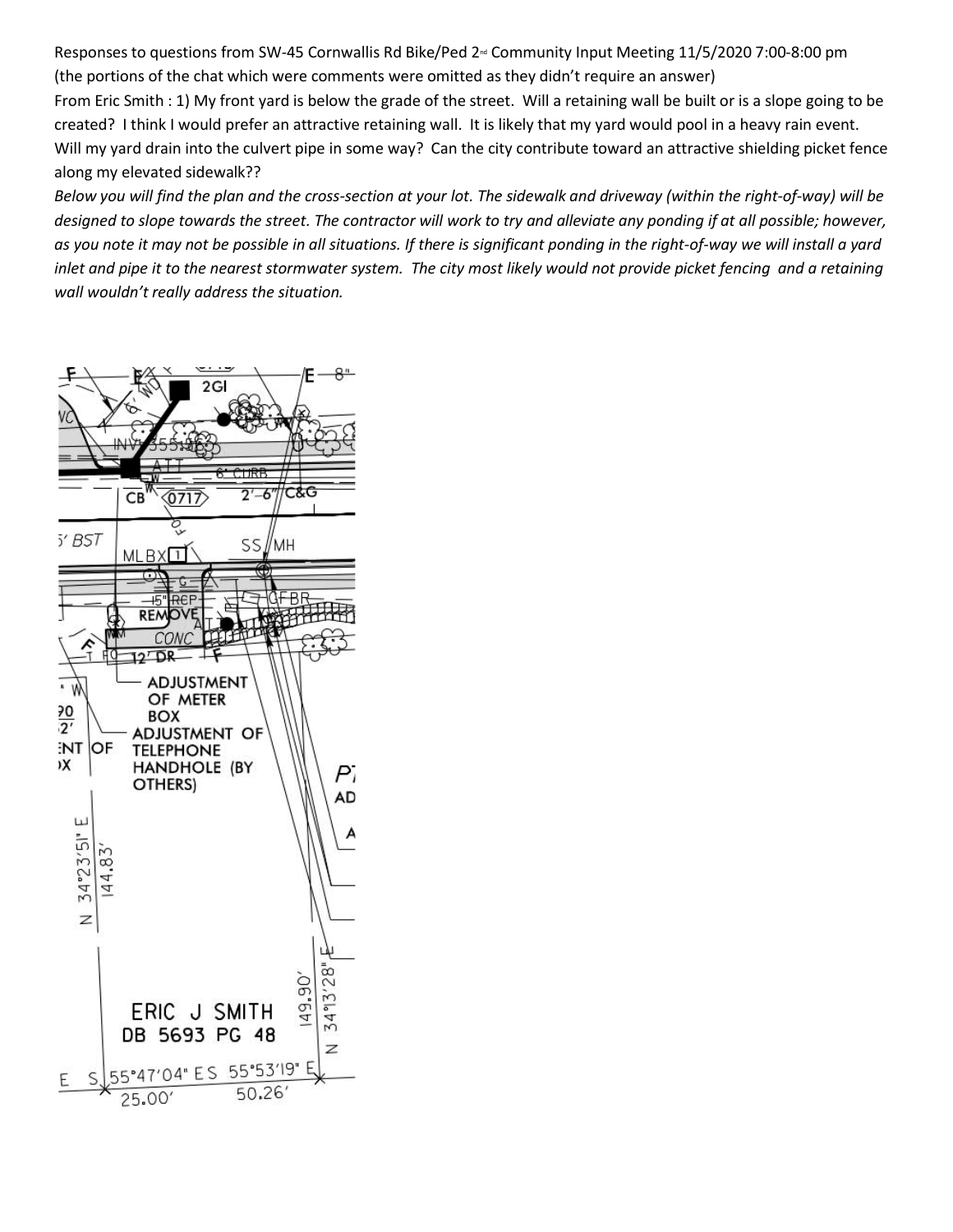

From Jonathan Farmer : Can you explain what the different lines represent? See the legend below

| <b>LEGEND</b>           |                                                           |                   |                      |                    |  |                            |  |
|-------------------------|-----------------------------------------------------------|-------------------|----------------------|--------------------|--|----------------------------|--|
| <b>PROPOSED ROADWAY</b> | PROPOSED CONCRETE SIDEWALK,<br>DRIVEWAY, OR CURB & GUTTER | PROPERTY LINE     | -------------------- | PROPOSED CUT LINE  |  | EXISTING TRAFFIC<br>SIGNAL |  |
| BEIRESURFACEDWAY TO     | <b>CONSTRUCTION LIMIT</b>                                 | PROPOSED EASEMENT | ---------            | PROPOSED FILL LINE |  |                            |  |

*Mike explained in the meeting that the cut line represents where we have to cut the earth for the construction (normally when the adjacent property is above the sidewalk) and the fill line represents where we have to bring earth in for the construction (normally when the property is below the level of the sidewalk).*

From Hunter Bandy : Plans were proposed in 2018— why were these abandoned? Or, why were they significantly updated again?

*When the subsurface survey was done it was discovered that a large transmission waterline was in conflict with where the stormwater drainage was going to go. The cost to move the water line due to it's size was so costly it was decided that it made more sense cost wise to shift the project. In order to do that we had to go back to city council to get additional design funds and that's why the long delay and re-design.*

Erik Landfried : Whether this is part of this project or not, can the City connect this facility to existing bike infrastructure, such as the bike lanes on Chapel Hill Road and using Legion Ave to connect to the lanes on the Boulevard? *As this is beyond the scope of this project City of Durham Transportation staff addressed that they would look into this request.*

From Eileen Hammond : When will construction begin and end? **Anticipated Design Completion:** April 2021 **Anticipated Right-of-Way Completion:** August 2022 **Anticipated Bid Advertisement:** November 2023 **Anticipated Construction Start:** April 2024 **Anticipated Construction Completion:** August 2025

I am at the corner of University Dr. I assume that is where the easement of truck parking? *I believe when you say easement of truck parking you are referring to corners on the project where we are going to implement the design similar to the design at the southwest corner of Hope Valley Rd and University Dr where NCDOT just constructed a round-a-bout where they shortened the crosswalk distance but still allow for the larger truck turning radius by making the accessible ramp strong enough to withstand truck traffic.*

From Jonathan Farmer : Can you explain how long construction will last in a given spot, and how homes will be disrupted? e.g. how disruptive/loud will the construction be? Will we be able to access our driveways? If not, are there plans for us to park?

*The contractors are only allowed to work in the street between 9 am and 4 pm Monday to Friday (unless special permission is given to work on the weekend); however, they are allowed to work out of the street otherwise. Generally speaking the loudest portion of the day will be between 9 am and 4 pm (loudness would mainly be associated with the large construction equipment – graders, dump trucks, backhoes, etc). Work will happen in spurts so it's difficult to give a definitive answer as to how long at a given spot. If there is a lot of underground utility work in that vicinity it could take days-weeks. With respect to driveways the contractor will work with each homeowner to limit their inaccessibility as*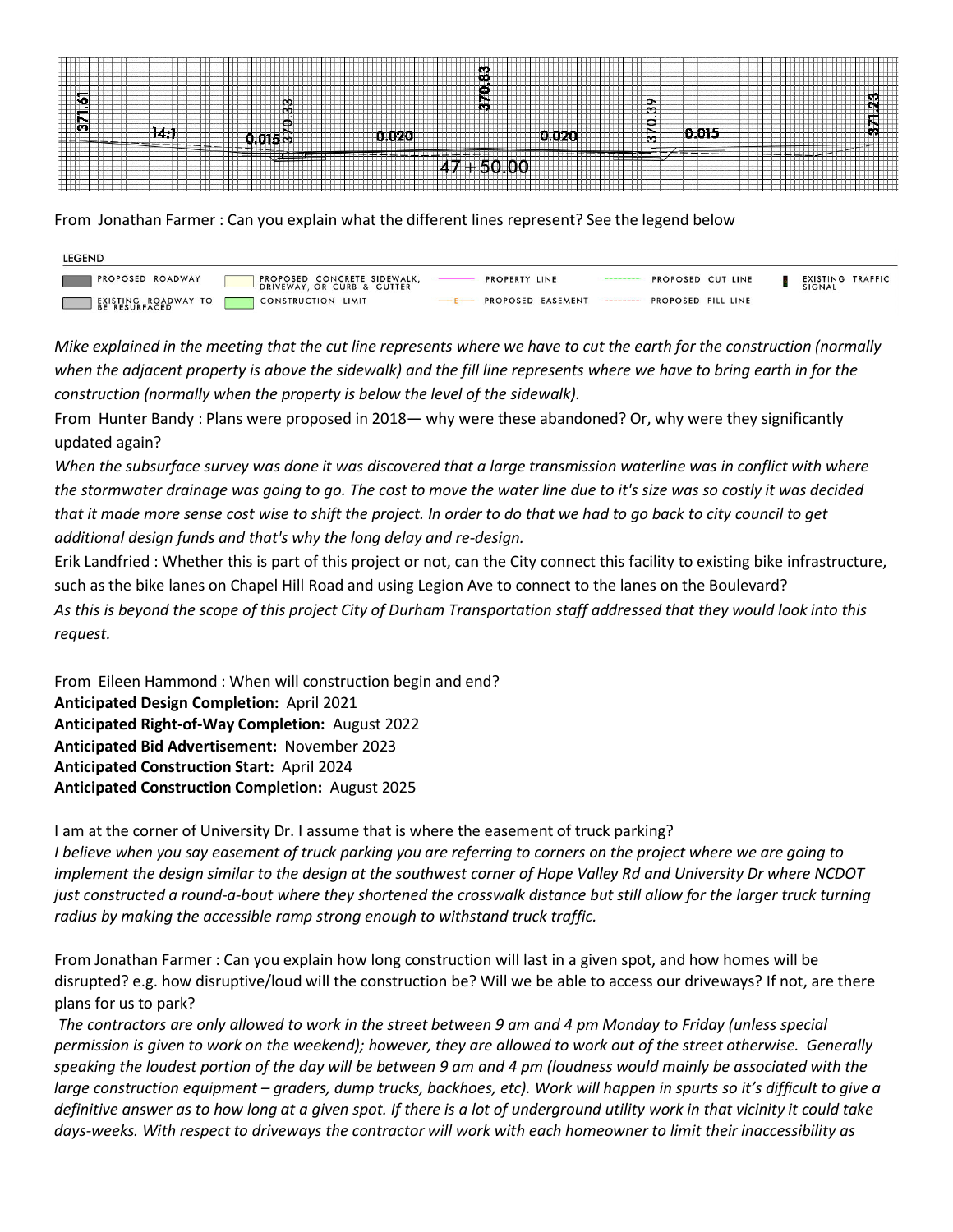*much as possible. Because they use high early concrete the goal is to provide access to your driveway by the end of the workday. They may ask you to see if you can find an alternate parking location (yard area, neighbors, nearby business/church, etc) for the one day that they are working on your driveway but again the hope is that by the end of the day you will be able to use your driveway. There will be days when they will be rough grading prior to pouring the concrete for your driveway but they will put gravel down so you can drive across it.*

From Heather Ladd : You mentioned electric pole relocations. Can you elaborate on which ones? *Once we finalize the design with Duke Energy (and the other utilities utilizing the poles we can share that information with you).*

From jamie beck : I live on the corner of W. Woodridge and Cornwallis (James Hepler). It looks like the construction easement will wipe out my fence and a storage shed on my property. Could you give me an idea of how that process works? Is there compensation? I'm happy to get an answer via email.

*See below an enlargement of the plans at your location. It's important to understand that the line with the "E" is the construction easement as opposed to the lines with the "C" and "F" which are the cut and fill lines. Essentially the cut and fill lines represent the extent of where we disturb the earth whereas the easement line represents area that we need in order for the men and equipment to have room to operate their equipment. As such it doesn't appear that your fence will be wiped out. I do not see your shed but the cut and fill lines do not go beyond the street right-of-way so your shed shouldn't be in the street right-of-way anyway. If the construction requires the removal of anything on your property then yes the city would compensate you accordingly.*

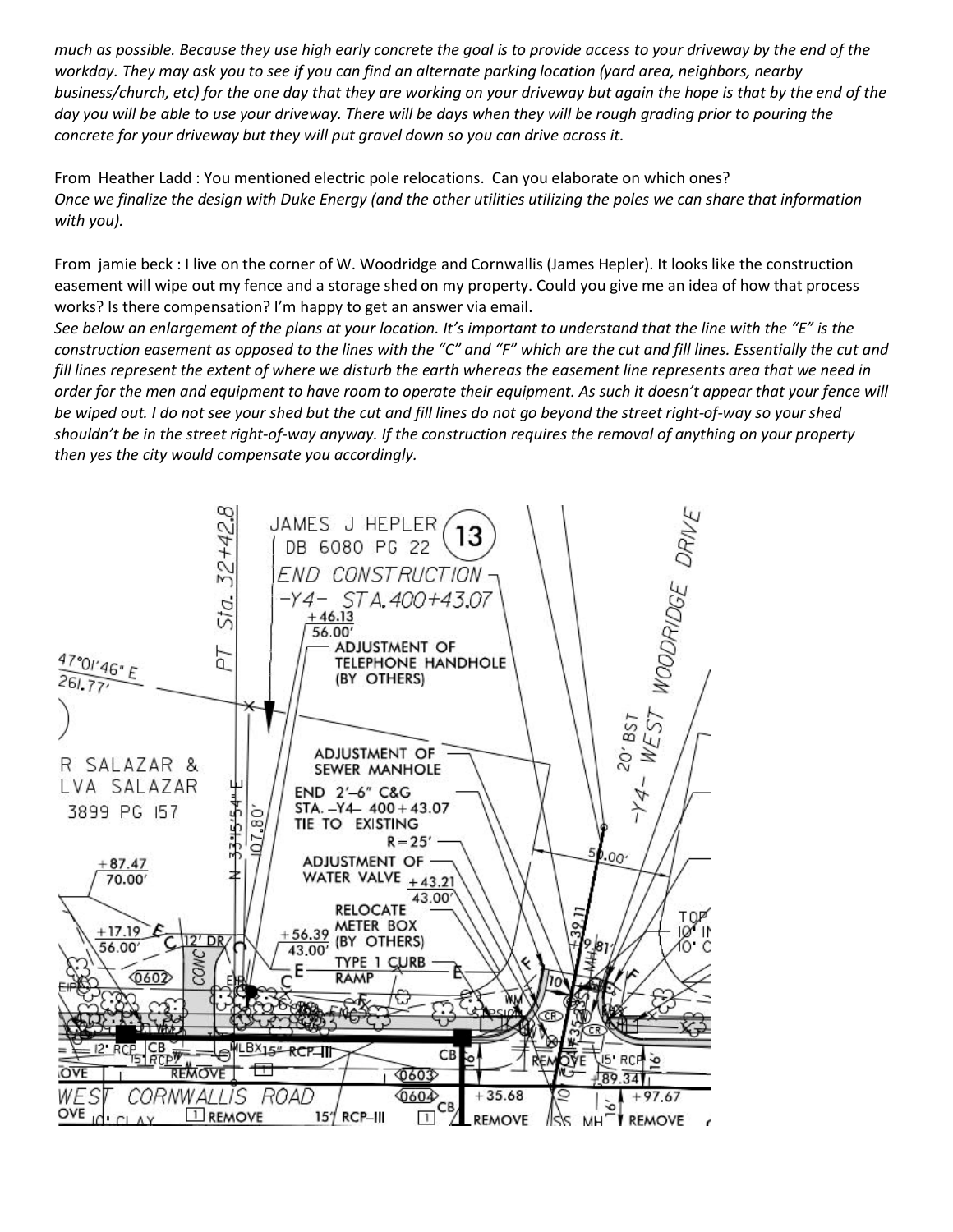From Donna Kostyu : Do you plan on closing Cornwallis during this project and where would the detour go? *No, we do not plan on closing Cornwallis Rd during this project at this time.*

From Annie Johnson : I am at the corner of University Dr. The water line at one time burst. Is that line involved here *Yes, most likely*

From Jonathan Farmer : Can you talk about length and nature of disruption for individual homes/properties? *I believe this was addressed above.*

From John Hykes : Can the project consider extension of sidewalk beyond the immediate curb return on Hope Valley Road (from Cornwallis to Durham-Chapel Hill Blvd- to provide pedestrian access to that commercial area- at least a start-20 LF

*Unfortunately this is beyond the scope of the project and would require additional design funds which is unlikely at the 65-90% design stage.*

From caleb allred : What kind of pedestrian safety measures will be taken at pedestrian crossings? i.e. crossing signals, flashing signs, etc.? and has your team considered any mid street crossings?

*At this stage only painted crosswalks and associated signage has been proposed. NCDOT will be reviewing the plans and will consider the need for those types of safety measures. Normally mid street crossings are discouraged; however, if the crosswalk at the intersection has inadequate sight distance the crosswalk may have to be built mid-block. This will be evaluated during the next design phase.*

From John Hykes : How can the City of Durham help to keep neighbors informed of the likely lengthy construction timeline (given the length of the recent University Drive widening and roundabout project). *Once the project is awarded the successful contractor will schedule a community meeting where they will be able to provide more details regarding the length of construction.*

What is the anticipated construction phasing, traffic re-routing, and duration of the construction for this project? *I believe this question was answered above.*

Some of us have received an offer of services from a legal firm specializing in right of way issues in road projects. Are you comfortable working with a legal firm or would you prefer to work directly with the citizen property owners? *It has been our experience that the majority of the time the city works directly with the homeowners. That being said it's entirely up to the property owners as to whether they retain legal representation or not.*

From Hunter Bandy : Earlier you mentioned adding "even more crossings" on Cornwallis Road. Can you explain what you mean? It seems that the crosswalks traversing Cornwallis at Augusta must take into account the "blind hill" that is a dangerous feature of this roadway

*During the review process City of Durham Transportation staff requested more crosswalks, which we are now including. We will review the sight distance at the Augusta intersection. Thank you.*

From Will Hackney : What happens to mature trees that are within or close to the construction zone? *If they are close enough to the construction zone to warrant their removal the city will compensate the property owner accordingly.*

From John Hykes : 1. Why are there no street trees in this project? Even at the back of sidewalk to replace the numerous mature trees that will be removed as part of this project. Even as an NCDOT corridor- the state is implementing more projects with street trees, and this should be a priority for the City of Durham. *We work with Alex Johnson the city's Landscape and Urban Forestry Operations Manager to see if they have plans for street trees in this area; otherwise, we will see if there is surplus funding to add street trees to the project.*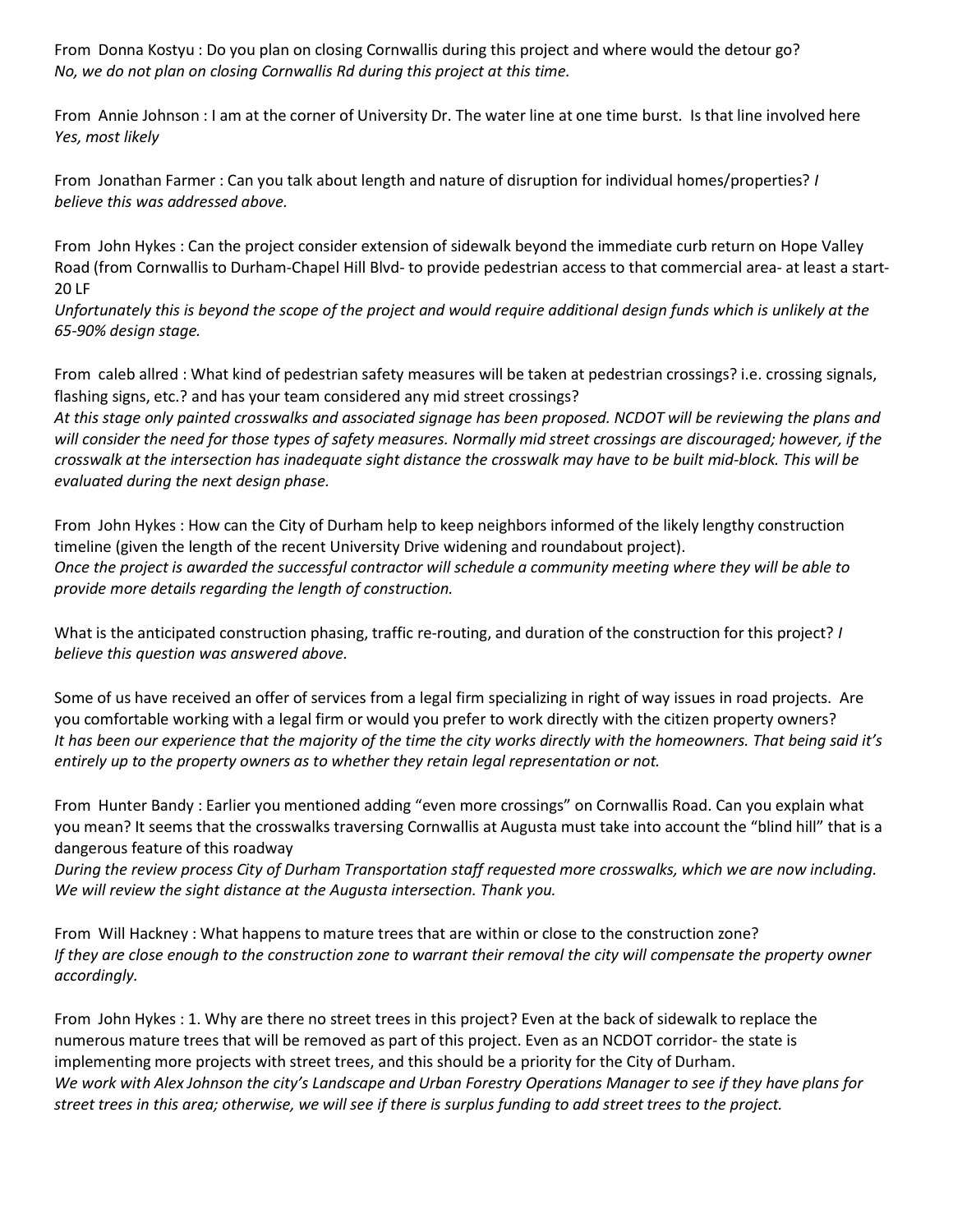From Glenda Saunders : Will you have mapped out the main water and sewer lines from the street to my home? *Yes, we will have the water and sewer connections from the street to your house mapped on the plans.*

From Scott Edmonds : Related to the pedestrian safety measures question, folks fly pretty fast over the hill between Hope Valley and E. Shoreham, what best practices are there for signage that will be deployed *We will work with NCDOT's signage division to develop the best practice signage for this project. That being said speeding is many times an enforcement issue beyond the scope of this project.*

From Nancy Carden : Nancy Carden at 710 W. Cornwallis, same question. how much of my property will be included in the easement? please email the response.

*In the image below the yellow represents how much of your property we will pay you for a temporary construction easement. Since these are the 65% plans they are subject to change but this should give you a good idea.*



From Jonathan Farmer : Please be more specific about the rough time for a given property. Longer than I'd like could be a month or a year.

*It's extremely dependent on what is happening with the adjacent utilities (water, sewer, stormwater, power, gas, cable, etc). While there may be daily interruptions, you will have access to your property throughout the project. As you may have seen on the University Drive project the project may be "under construction" in front of your house for months as the different utilities and project contractor work on relocations, installations and actual construction of the curb & gutter, bike lanes and sidewalk.*

*From Brittney Ragsdale :* Will people who work from home be given access to other office facilities? *No, the City will not provide other office facilities. It has been the city's experience that the contractor will work with each property owner to facilitate sufficient access during the construction such that other office facilities will not be required.*

From Glenda Saunders : Who do I email my questions to after this session? [david.cates@durhamnc.gov](mailto:david.cates@durhamnc.gov)

From Glenda Saunders : What arrangements are made for mail delivery? *The contractor will work on a daily basis to ensure that temporary locations of your mailboxes will be available for your mail to continue to be delivered during the construction.*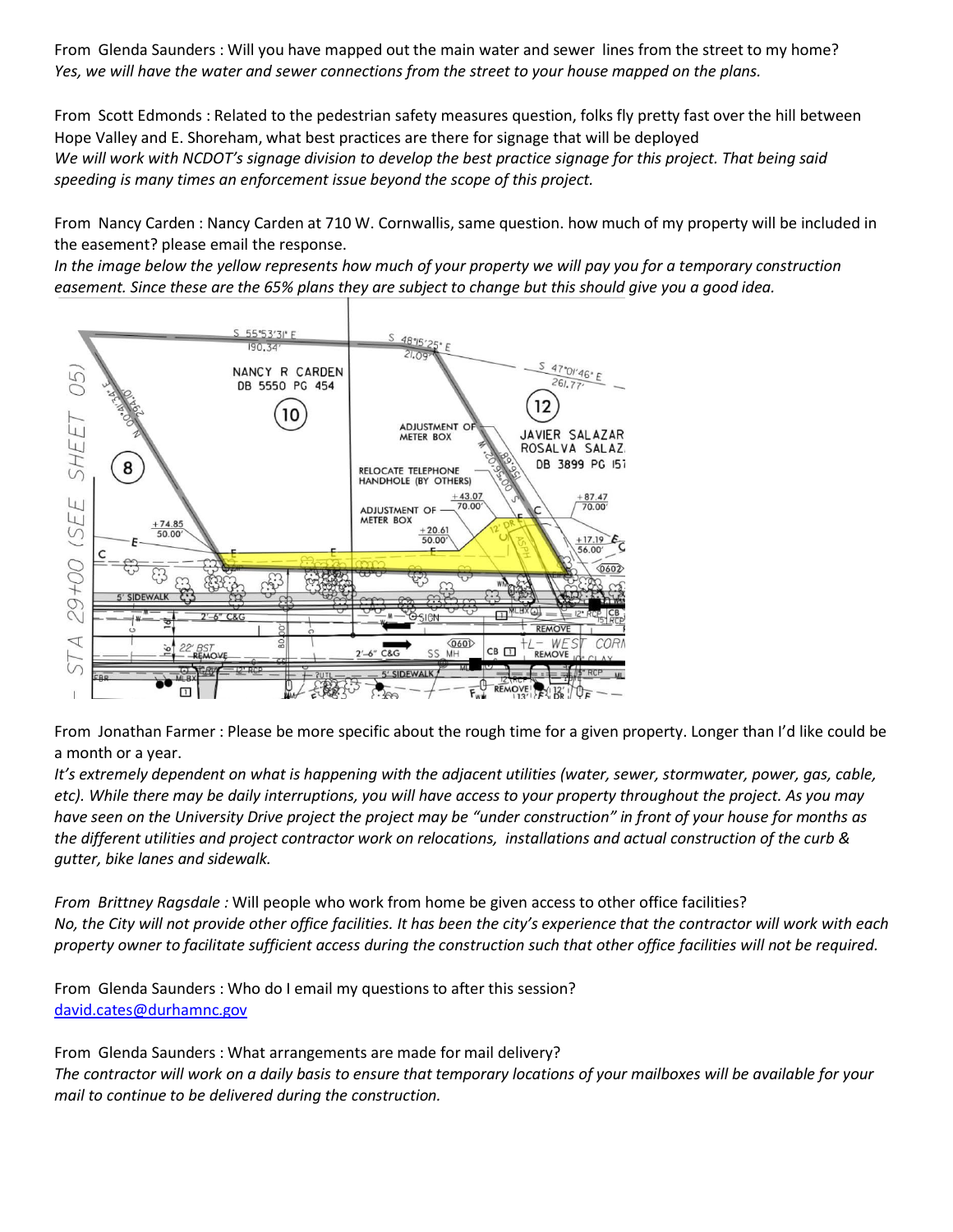From TONIA MCRAE : When is construction due to begin?

*Currently April 2024 is our estimated construction start date and August 2025 construction end date; however, due to funding issues with NCDOT that date may be adjusted. We will know better around the 1<sup>st</sup> quarter of 2021.* 

From Glenda Saunders : Do you try to do a property is a day or should i expect to be denied access to my driveway more than a day?

*Every effort will be made to provide continued access to your driveway. The contractor will be required to coordinate any activity with you that would block your access to your driveway and they will find an alternative location for you to park.*

From Donna Stelzenmuller : We just lived through University Drive construction that is still not complete over a year after it was supposed to be complete. What recourse do residents have to projects that run over a year over due? Compensation?

*Currently the only recourse when the project goes beyond the contract date is liquidated damages (charged to the contractor) which are spelled out in the contract. There is no compensation for the property owners. For the University Drive project the delays are a result of Frontier not moving their utilities in a timely manner. This has caused the contractor to have to do work out of sequence and go back to finish work after Frontier moves. Frontier has still not finished moving their utilities at this date. We plan to try and get all utilities moved prior to starting this project to limit any delays that this would cause.*

From John Hykes : 2024 feels far away- What other design submittals will there be- any opportunity for community review or input of any revisions? Plans can change..

*The next design submittal will be the 90% plans, which should be submitted around December 2020. We can provide those plans to you if you'd like. No further community input meetings are planned.*

From Annie Johnson : Every time construction work from the city or the state when they usually do not repair the lawn properly or plan a different type of grass than what is there. Can the homeowner have some input on the type of grass that they replant to repair the yard?

*Residents are welcomed to plant their own seed. The seed mix that the contractor will use has a verity of grass seeds that will grow well at different times of the year. If this is undesirable to you please contact the contractor during construction and they will not plant their seed mix.*

From Glenda Saunders : Can I request that someone come to my home with this map and show me how much easement will be permanently taken?

*Yes, if emailed responses are not sufficient we can come to your property to give you an idea regarding how much of your property will be permanently taken if any. Additionally when the city is working with the property owners to establish compensation wooden stakes will be surveyed in to provide a definitive location.*

From Eileen Hammond : How will the construction affect school bus routes along Cornwallis? *Currently we do not anticipate impacting the school bus routes along Cornwallis since we aren't planning on closing down the street.*

From John Hykes : This is a great opportunity for the City of Durham to replace the tree canopy and plant street trees at the back of sidewalk!!!!

*We will work with Alex Johnson the city's Landscape and Urban Forestry Operations Manager to see if they have plans for street trees in this area; otherwise, we will see if there is surplus funding to add street trees to the project.*

From Eric Smith : Did you say that you are going to alleviate the blind hill at Augusta?? *No, that is beyond the scope of the project. I believe what was said was that we would take this into consideration when locating any crosswalks and installing any best practice signage to try to help address the situation.*

From Mike Cincala : traffic has become faster and more dangerous on Cornwallis. can anything be done to protect pedestrians or bikers?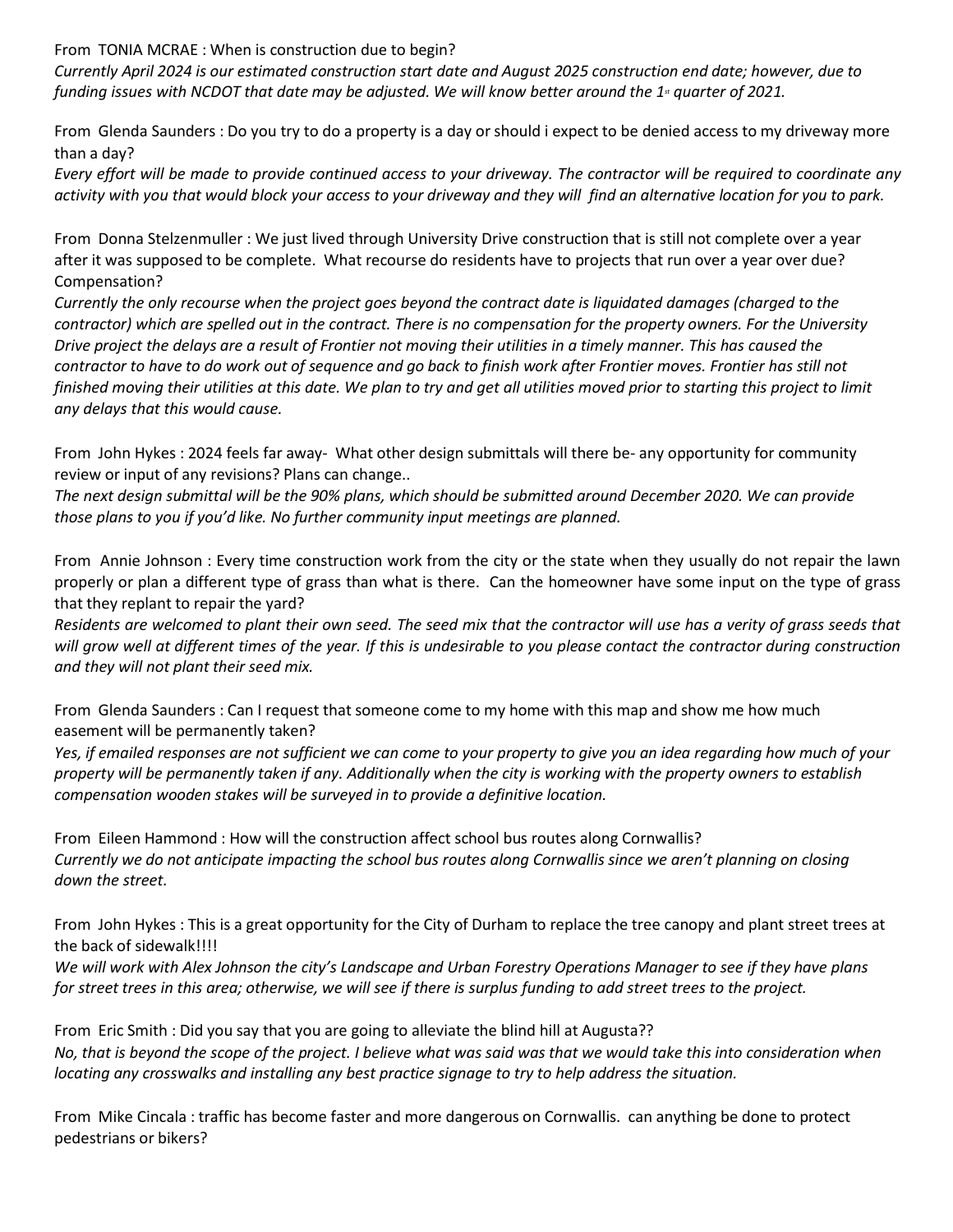*It is our hope that with new pavement, curb & gutter, pavement markings and signage that the safety of pedestrians and cyclists will be increased.*

From John Littlejohn : will a roundabout be installed at either or both Hope Valley Rd or University Dr *No roundabout is planned for this project.*

From Donna Stelzenmuller : In the University Drive project, I had huge pine tree roots cut. These trees will likely die and fall across University Drive in the years to come. I am concerned about the trees on Cornwallis that are over my house being killed and left to die.

*If any trees are damaged during construction that are not called out to be removed the contractor will remove and replace with a tree of your choice. There is a one year warranty for all City of Durham projects. Any damage to tress needs to be reported before the warranty period is up.*

From Jonathan Farmer : Would our driveway be blocked for the entirety of those two months? *No, every effort will be made to provide continued access to your driveway. The contractor will be required to coordinate any activity with you that would block your access to your driveway and they will find an alternative location for you to park.*

From Heather Ladd : I want to insist that responses be given to all of us, even about specific properties. Even if my property isn't affected, I'm concerned about my neighbors as well. *Yes, we are providing this to all who registered.*

From John Hykes : If the project takes as long as University drive did- there should be a traffic routing plan, pedestrian routing plan, and timeline for this project.

*We do not anticipate closing Cornwallis Rd. We aren't impacting existing sidewalks so no pedestrian routing plan should be necessary. The currently projected timeline for the project can always be found on the project website.* <https://durhamnc.gov/3231/Design-Services-for-Cornwallis-Road-SW-4>

From Glenda Saunders : I also have a concern about tree death in front of my home. I will request an assessment. In rare snowy weather there has always been a car in the ditch. With no ditch and no trees my home would be more vulnerable to being hit by an out of control vehicle. I have considered the trees to be a buffer of protection. *This project will be eliminating the ditches and replacing them with a 6" curb & gutter which will provide more protection especially considering the bike lanes between the travel lane and the curb as well as the sidewalk area. If the trees are in or directly adjacent to the grading area (such that they would die later) they will be removed and you will be compensated.*

From John Hykes : Does Durham hold the contractor accountable for construction delays? \$'s per day And the city should

*Yes, the city can charge liquidated damages which are established in the project manual just prior to being advertised.*

From Aaron Lubeck : We're schematics for a side path or cycle track ever drawn? if so, can they be shared? *No, these were never part of the scope.*

From Glenda Saunders : If it is assessed that my trees may die is the burden of removal mine? *As long as the assessment is within the 1 year warranty period it would be the contractor's/city's responsibility, afterwards it would be the property owners responsibility.*

From Jonathan Farmer : I would love to get an image with the lines for our yard. I took a screen grab, but the resolution is too low to see it clearly. 716 W. Cornwallis Road

*The map shown can be downloaded from the project website, also is your property from the 65% construction plans*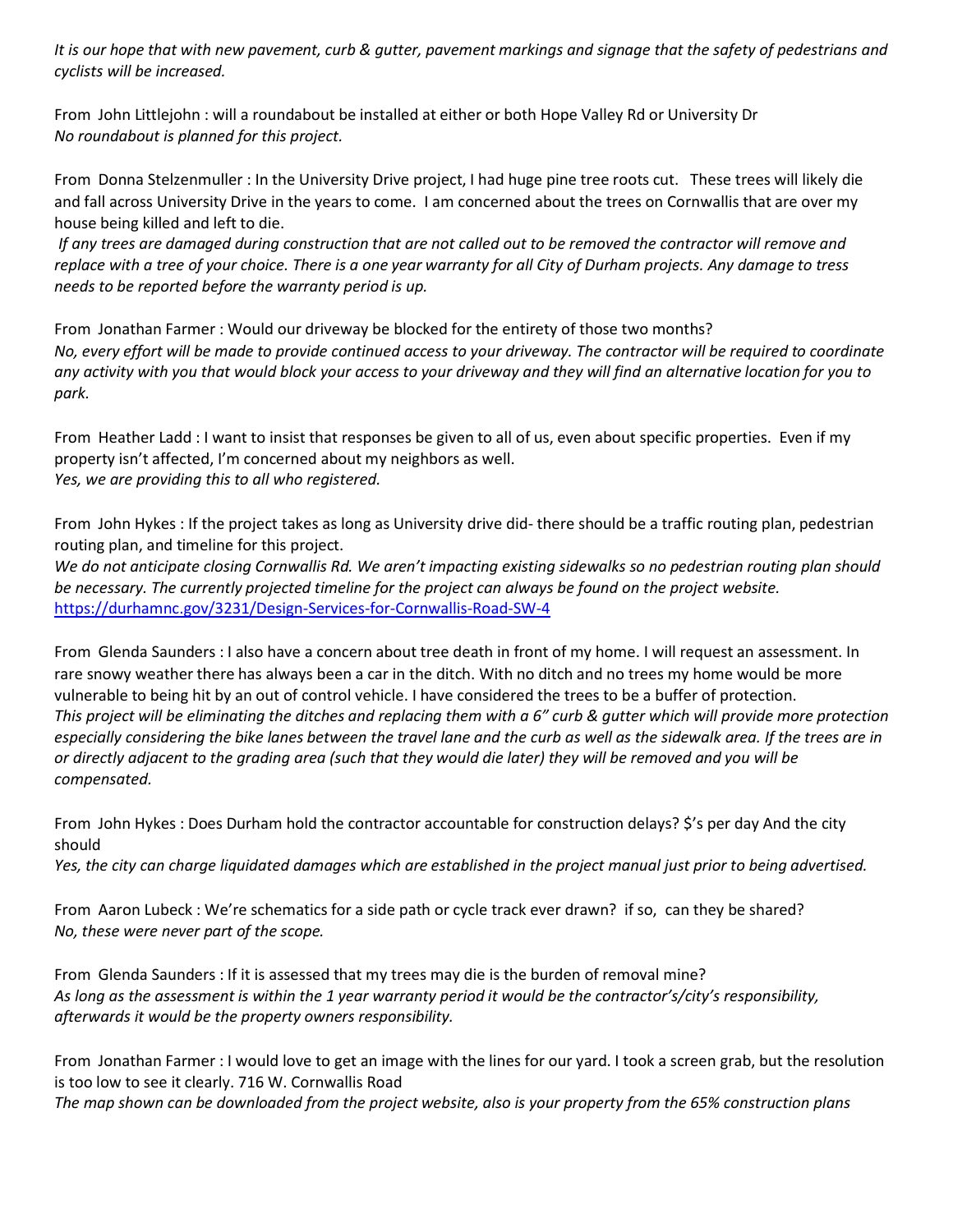

From Glenda Saunders : Will the list of contractors and their functions be published on the project website? *Yes, once the contract is awarded they will be listed on the project website.*

From Marchell Franklin : Most Zooms are recorded and will this recording be available for us to access? *Yes, it has been uploaded onto the project website.*

From Kevin Lloyd : Is it possible or likely that barriers will be added in the bike buffer to protect bikers? I'm imagining the flat, reflective markers mounted in tough rubber bases. CH Boulevard is lacking these and I consider it a dangerous